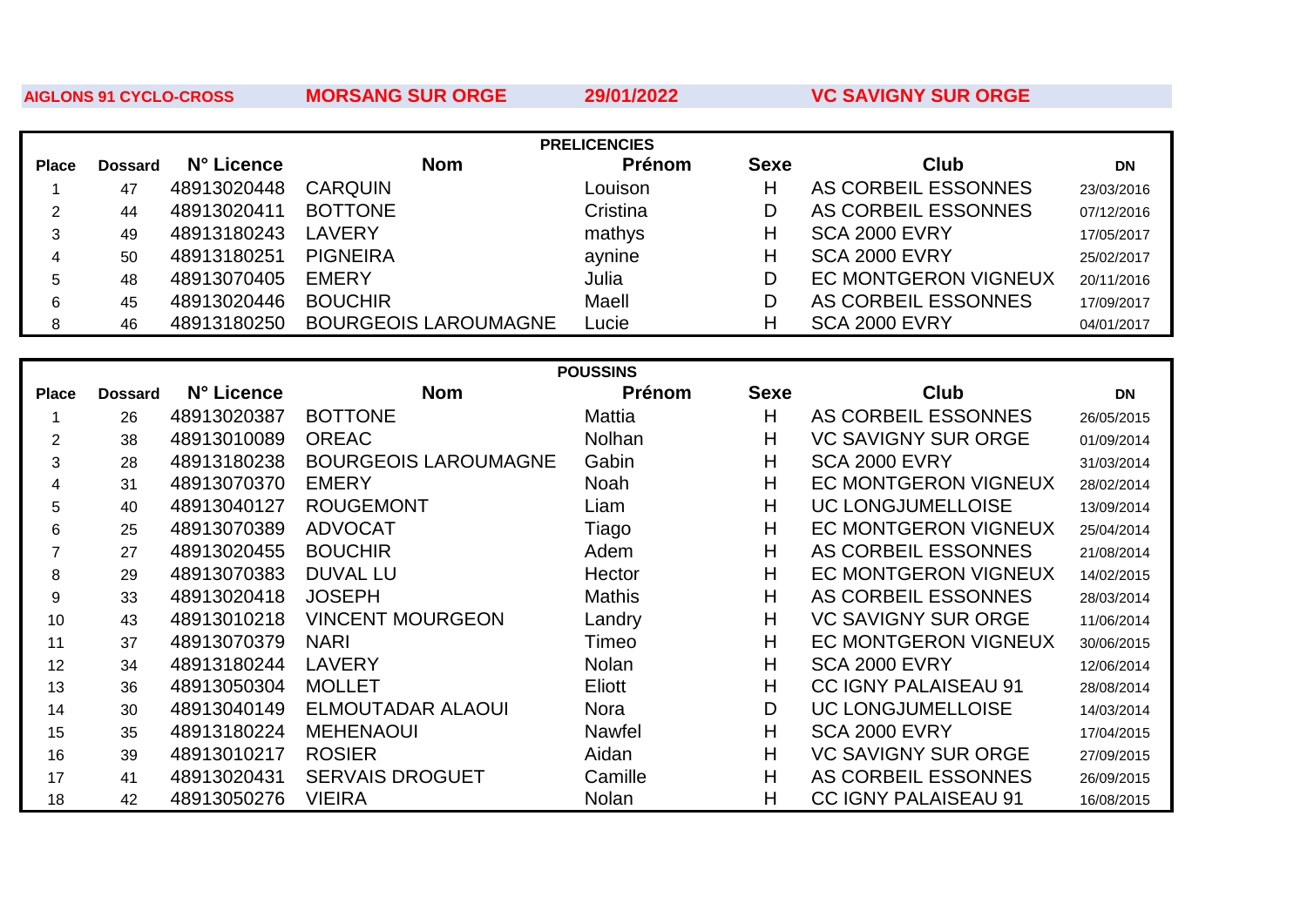| <b>PUPILLES</b> |                |             |                              |                 |             |                             |            |
|-----------------|----------------|-------------|------------------------------|-----------------|-------------|-----------------------------|------------|
| <b>Place</b>    | <b>Dossard</b> | N° Licence  | <b>Nom</b>                   | Prénom          | <b>Sexe</b> | <b>Club</b>                 | <b>DN</b>  |
|                 | 63             | 48913020412 | <b>PEZZOLI</b>               | Evann           | H           | AS CORBEIL ESSONNES         | 09/02/2012 |
| $\overline{2}$  | 66             | 48913070098 | <b>ROTTEMENT</b>             | <b>Bastien</b>  | H           | <b>EC MONTGERON VIGNEUX</b> | 12/12/2012 |
| 3               | 72             | 48913010186 | <b>VALMORIN</b>              | <b>Mathis</b>   | H           | <b>VC SAVIGNY SUR ORGE</b>  | 12/06/2013 |
| 4               | 67             | 48913040118 | <b>ROUGEMONT</b>             | Tigane          | H           | <b>UC LONGJUMELLOISE</b>    | 06/10/2012 |
| 5               | 70             | 48913070323 | <b>SIMON LAVALLEY</b>        | Lohan           | H           | <b>EC MONTGERON VIGNEUX</b> | 11/06/2013 |
| 6               | 74             | 48913010193 | <b>VIOLET</b>                | Antoine         | H           | <b>VC SAVIGNY SUR ORGE</b>  | 05/11/2012 |
| $\overline{7}$  | 69             | 48913230164 | <b>ROUQUIER</b>              | <b>Clément</b>  | H           | <b>CS DOURDANNAIS</b>       | 07/01/2012 |
| 8               | 54             | 48913050238 | <b>DELPLANQUE</b>            | Cyprien         | H           | <b>CC IGNY PALAISEAU 91</b> | 29/11/2012 |
| 9               | 53             | 48913010213 | <b>DE CLERCQ</b>             | <b>Baptiste</b> | H           | <b>VC SAVIGNY SUR ORGE</b>  | 23/12/2012 |
| 10              | 59             | 48913020443 | <b>MAKESSA ELIAZORD</b>      | Nnandi          | H           | AS CORBEIL ESSONNES         | 14/08/2013 |
| 11              | 64             | 48913180197 | <b>PIGNEIRA</b>              | Eylak           | H           | <b>SCA 2000 EVRY</b>        | 08/09/2013 |
| 12              | 55             | 48913040150 | <b>DUTERTRE</b>              | Gabyn           | H           | <b>UC LONGJUMELLOISE</b>    | 08/11/2013 |
| 13              | 61             | 48913070368 | <b>NARI</b>                  | Elya            | D           | <b>EC MONTGERON VIGNEUX</b> | 14/08/2012 |
| 14              | 60             | 48913180208 | <b>MEHENAOUI</b>             | Samy            | H           | <b>SCA 2000 EVRY</b>        | 28/02/2012 |
| 15              | 51             | 48913010220 | <b>AGBITO PEHAU</b>          | Mathys          | H           | <b>VC SAVIGNY SUR ORGE</b>  | 04/04/2013 |
| 16              | 56             | 48913020444 | <b>GHOMIR</b>                | <b>Nahla</b>    | D           | AS CORBEIL ESSONNES         | 27/08/2012 |
| 17              | 62             | 48913180248 | <b>OUATTARA</b>              | Seguégnon Moun  | H           | <b>SCA 2000 EVRY</b>        | 12/06/2012 |
| 18              | 73             | 48913020462 | <b>VIGNOLO</b>               | Mila            | D           | AS CORBEIL ESSONNES         | 18/04/2013 |
| 19              | 68             | 48913180231 | <b>ROUMEAUX</b>              | Camille         | D           | <b>SCA 2000 EVRY</b>        | 10/10/2012 |
| 20              | 58             | 48913010219 | <b>KHEMIRI</b>               | Allyah          | D           | <b>VC SAVIGNY SUR ORGE</b>  | 10/12/2012 |
| 22              | 52             | 48913020421 | <b>BASTIER</b>               | Matéo           | H           | AS CORBEIL ESSONNES         | 30/08/2013 |
| 23              | 71             | 48913040153 | <b>SITA BUMANGI KIASSOSI</b> | Maelys          | D           | UC LONGJUMELLOISE           | 24/09/2013 |

|              | <b>BENJAMINS</b> |             |                     |         |             |                             |            |
|--------------|------------------|-------------|---------------------|---------|-------------|-----------------------------|------------|
| <b>Place</b> | <b>Dossard</b>   | N° Licence  | <b>Nom</b>          | Prénom  | <b>Sexe</b> | Club                        | DN         |
|              | 23               | 48913070103 | <b>ROTTEMENT</b>    | Thomas  | н           | <b>EC MONTGERON VIGNEUX</b> | 20/03/2011 |
|              | 11               | 48913070294 | <b>GRAS</b>         | Eva     | D           | <b>EC MONTGERON VIGNEUX</b> | 10/12/2011 |
|              |                  | 48913020374 | <b>BOTTONE</b>      | Amadéo  | н           | AS CORBEIL ESSONNES         | 24/07/2011 |
|              | 16               | 48913020461 | <b>MASSE</b>        | Clément | н           | AS CORBEIL ESSONNES         | 17/06/2011 |
| 5            | 6                | 48913040138 | EL MOUNTADAR ALAOUI | Sara    | D           | <b>UC LONGJUMELLOISE</b>    | 10/03/2010 |
|              | 24               | 48913020442 | <b>VIGNOLO</b>      | Sandro  | н           | AS CORBEIL ESSONNES         | 17/11/2010 |